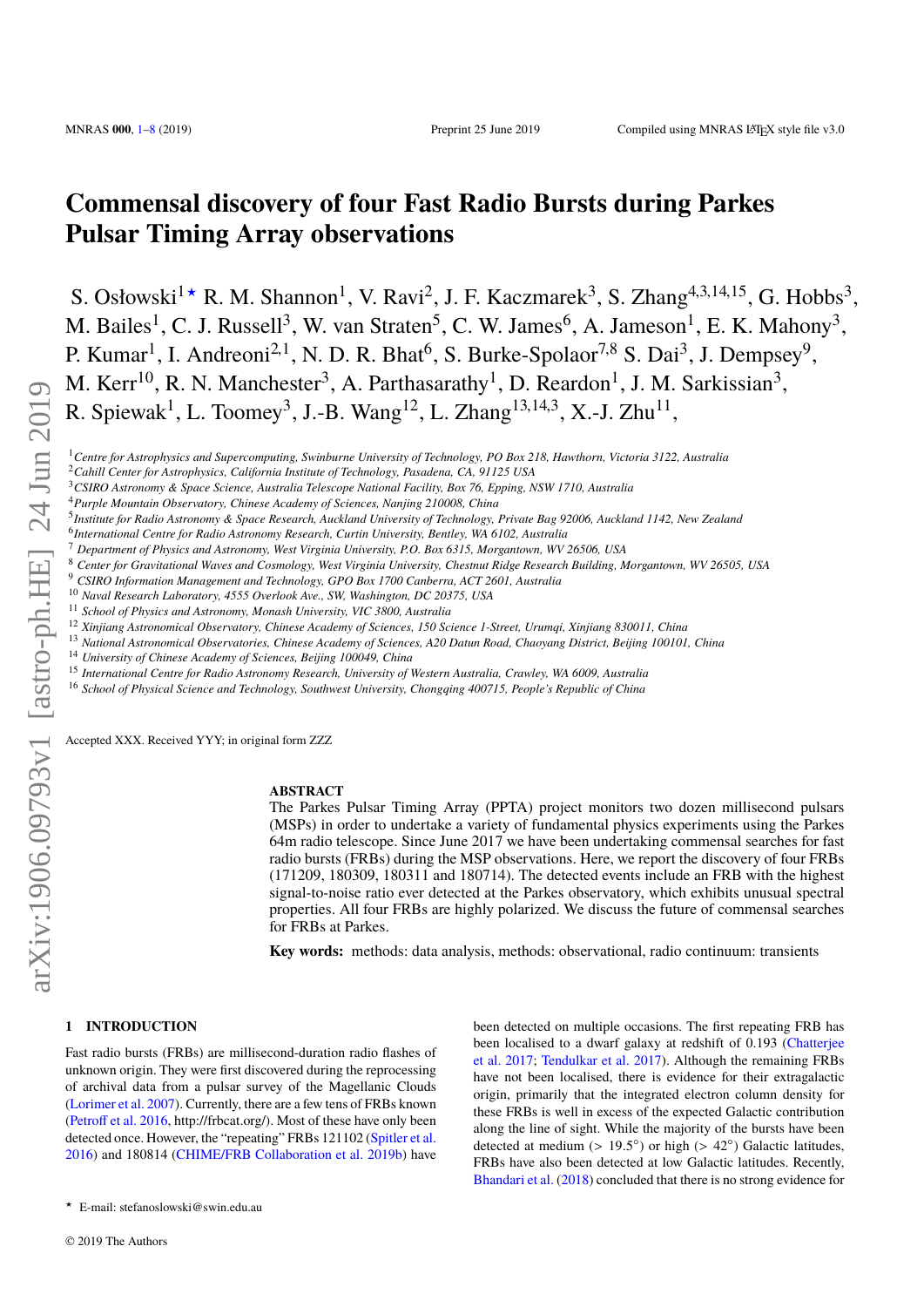# 2 *S. Osłowski et al.*

| <b>PSR</b> | $P$ [ms] | DМ                | RM                    | S     | b              |
|------------|----------|-------------------|-----------------------|-------|----------------|
|            | (ms)     | $\rm (cm^{-3}pc)$ | $\text{(rad m}^{-2})$ | (mJy) | $(\text{deg})$ |
| J1545-4550 | 3.575    | 68.39             | 6.10                  | 0.75  | 6.988          |
| J1744-1134 | 4.075    | 31.137            | 2.2                   | 13    | 9.180          |
| J2124-3358 | 4.931    | 4.60              | $-0.40$               | 3.60  | $-45,438$      |
| J2129-5721 | 3.726    | 31.85             | 22.30                 | 1.10  | $-45.570$      |

<span id="page-1-1"></span>**Table 1.** Key properties of the pulsars relevant to this work.

a dependence of the FRB rate with latitude despite early indications that there was [\(Petroff et al.](#page-7-7) [2014;](#page-7-7) [Burke-Spolaor & Bannister](#page-7-8) [2014\)](#page-7-8).

FRBs promise to be probes of the intergalactic medium (IGM) and independent cosmological probes (e.g., [McQuinn](#page-7-9) [2014;](#page-7-9) [Fialkov](#page-7-10) [& Loeb](#page-7-10) [2016\)](#page-7-10), although some authors doubt the usefulness of FRBs for more novel cosmological tests [\(Jaroszynski](#page-7-11) [2019\)](#page-7-11). By analysing FRB dispersion measures (DMs) together with models for the hostgalaxy and Milky Way interstellar medium, important insight can be gained into the baryon densities in the circum- and intergalactic medium [\(Prochaska & Zheng](#page-7-12) [2019;](#page-7-12) [Ravi et al.](#page-7-13) [2019\)](#page-7-13). Furthermore, if an FRB is polarized we can determine the Faraday rotation providing information on the magnetic field along the line-of-sight.

The Parkes Pulsar Timing Array (PPTA, [Manchester et al.](#page-7-14) [2013\)](#page-7-14) is a project in which a sample of 22 millisecond pulsars (MSPs) spread across the celestial sphere are observed using the Parkes 64 m radio telescope. The primary goals are to detect lowfrequency gravitational waves [\(Shannon et al.](#page-7-15) [2015\)](#page-7-15), errors in the Solar-system ephemeris [\(Champion et al.](#page-7-16) [2010\)](#page-7-16), and instabilities in atomic timescales [\(Hobbs et al.](#page-7-17) [2012\)](#page-7-17). The PPTA data sets also enable studies of individual pulsars (e.g., [Dai et al.](#page-7-18) [2015\)](#page-7-18). The observations occur at roughly fortnightly cadence at three wavelengths. Until recently, the 20 cm observations were primarily obtained using the central beam of a 13-beam multibeam receiver [\(Staveley-Smith](#page-7-19) [et al.](#page-7-19) [1996\)](#page-7-19). In June 2017, we commenced searching all of the 13 beams in near real-time for FRB events. An advantage of a commensal search during a program which repeatedly looks at the same sky location is that we are both able to search for FRBs and quantify the repeatability of any detected FRB.

This work summarises the results of our commensal FRB search so far, the first of its kind. Within one year, we have found four FRBs. We summarise our observations in Section [2.](#page-1-0) Section [3](#page-2-0) describes the basic characteristics of the FRBs we found. In Section [4,](#page-2-1) we discuss various implications of our discoveries, before concluding in Section [5.](#page-6-0)

## <span id="page-1-0"></span>**2 OBSERVATIONS AND ANALYSIS**

During standard PPTA observations, we observe 22 MSPs at roughly fortnightly cadence with occasional observations of three additional lower-priority pulsars. Roughly half the observing time is spent using the dual-band coaxial "10cm/50cm" receiver [\(Granet](#page-7-20) [et al.](#page-7-20) [2005\)](#page-7-20), while during the rest we use the multibeam receiver. The observations discussed in this article were all recorded with the latter receiver. The receiver provides 13 beams with sky separations of approximately 29', and we always point the telescope such that the target pulsar is in the central beam of the receiver. Note that for PPTA observing we do not ensure that the parallactic angle of the receiver is held constant during the observation, so the non-central beams do not always point at exactly the same sky positions over the duration of an observation.

sources, PSR J1824−2452A, is associated with the M28 globular cluster). Table [1](#page-1-1) shows the properties of the pulsars relevant to this work, in that we were observing these pulsars with the receiver's centre beam at the time of FRB detection. The table columns give the pulse period (*P*), DM, rotation measure (RM), mean flux density at the frequency of 1400 MHz (*S*), and Galactic latitude (*b*), as per the ATNF Pulsar Catalogue [\(Manchester et al.](#page-7-21)  $2005$ )<sup>[1](#page-1-2)</sup>.

When observing in the 20 cm band, we use two backends: the fourth generation of Pulsar Digital Filterbank (PDFB4) and the CASPER[2](#page-1-3) Parkes Swinburne Recorder (CASPSR). These backends are only used to record the data from the central beam in a data format that is in general not suitable for searching for transient events (the data streams are folded at the known period of the observed pulsar). In June 2017, we have enabled the remaining 12 beams and performed a search for transient events in all 13 beams. We use a real-time search process nearly identical to that of the SUrvey for Pulsars and Extragalactic Radio Bursts project's "Fast" pipeline (SUPERB, see description in [Keane et al.](#page-7-22) [2018\)](#page-7-22), which itself is an evolution of an older pipeline [\(Keith et al.](#page-7-23) [2010\)](#page-7-23). Here we only summarise the key elements of the pipeline. The pipeline uses the multibeam receiver and the Berkeley Parkes Swinburne Recorder (BPSR). The dual polarization 8-bit data stream from all 13 beams is stored in a ring buffer over the full available bandwidth of 400 MHz centred at 1382 MHz and channelised into 1024 channels, each sampled at a rate of 15.625 kHz (corresponding to time resolution of  $64 \,\mu s$ ). The data are decimated and averaged to form a 8-bit total in-tensity filterbank, which is searched using the HEIMDALL<sup>[3](#page-1-4)</sup> [\(Barsdell](#page-7-24) [2012\)](#page-7-24) software up to a maximum DM of  $4096 \text{ cm}^{-3}$  pc with the number of trials determined by setting acceptable loss of signalto-noise ratio (S/N) to be up to 20 per cent of that at the optimal DM. The pipeline automatically determines if a transient candidate is a potential FRB based on a number of factors. These include the final S/N of processed data, as well as the discovery signal-to-noise ratio as reported by HEIMDALL  $(S/N_H)$ , width of the transient, the number of events around the time of the event, and ratio of DM to the maximum contribution from our own Galaxy along the line of sight. If a candidate has satisfactory values for all the aforementioned parameters (see equation 1 in [Bhandari et al.](#page-7-6) [2018\)](#page-7-6), we temporarily store a full-polarization 8-bit version of the filterbank for offline analysis. The data set is available from the CSIRO pulsar data archive [\(Osłowski et al.](#page-7-25) [2018a\)](#page-7-25).

If the automated pipeline identifies a likely FRB candidate, it notifies the observers in a live monitoring tool and via email by providing a number of diagnostic plots and metadata. Based on these, a team member decides whether the event is likely to be a real astrophysical source. In contrast with SUPERB's strategy, we do not run any offline search pipeline. If the team member believes that the source is credible, then we ensure the 8-bit full Stokes data are permanently retained for subsequent analysis. We remove narrowband radio frequency interference (RFI) by applying a median filter, i.e., comparing the total flux density in each channel with that of its 49 neighbouring channels. We do not perform any automated mitigation of impulsive interference, which can be detected as low-DM transient candidates.

The multibeam receiver is equipped with a noise diode that is coupled to the receptors and driven with a square wave to inject a

<span id="page-1-2"></span>version 1.60, http://www.atnf.csiro.au/people/pulsar/psrcat/

<span id="page-1-3"></span><sup>&</sup>lt;sup>2</sup> Center for Astronomy Signal Processing and Electronics Research at University of California, Berkeley

<span id="page-1-4"></span><sup>3</sup> http://sourceforge.net/projects/heimdall-astro/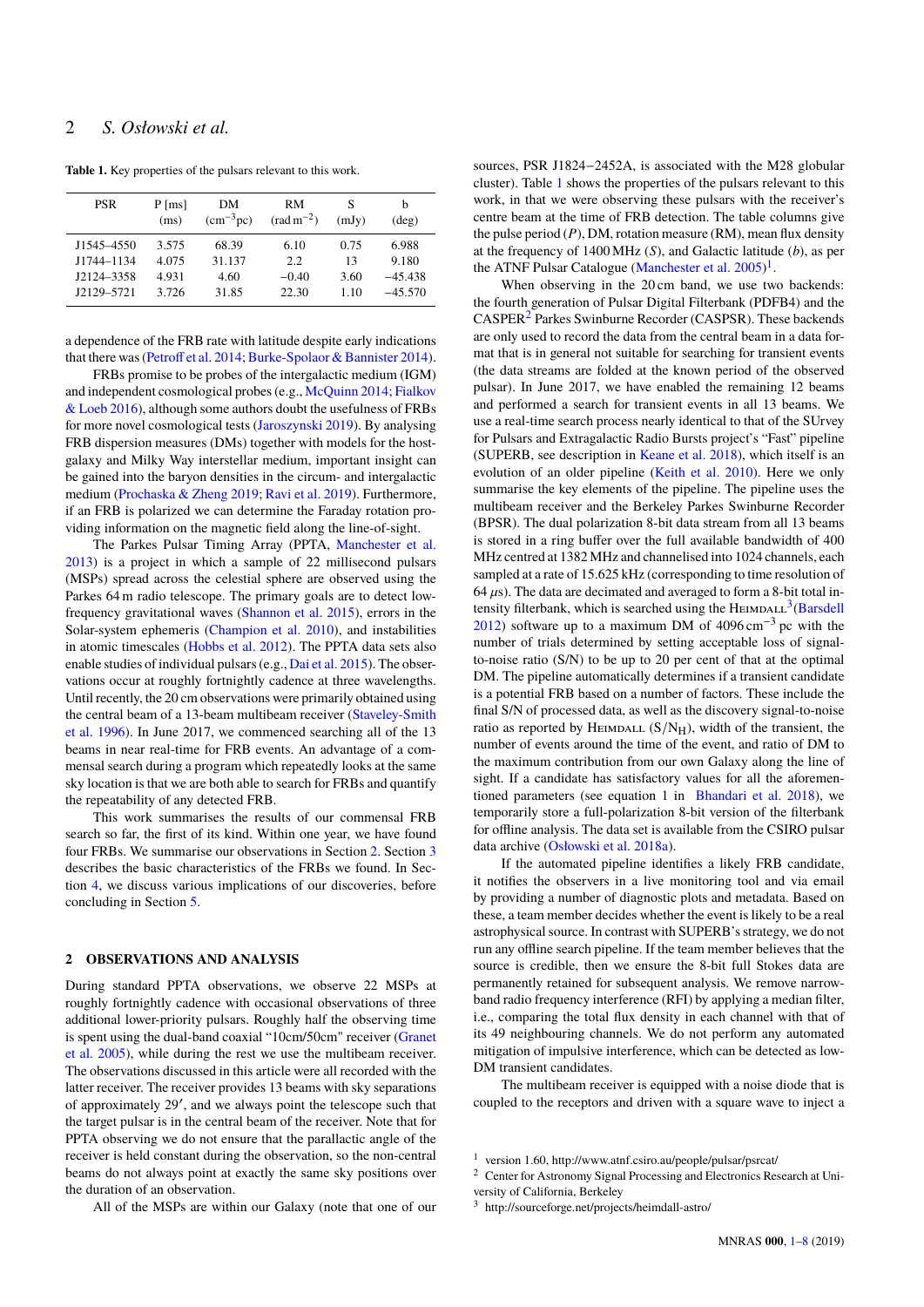polarized reference signal into the feed horn. This signal is typically recorded for 2 minutes before every observation of a pulsar. The observation of the noise diode allows estimation of and correction for the polarization impurity. We note that, during normal observations, we only undertake careful modelling of polarimetry and sensitivity of the central beam of the receiver and thus the uncertainties on the measured properties of events occurring in non-central beams can be larger than that typical for pulsar observations at Parkes. We verified our calibration procedure to the first order by observing bright well-known pulsars and placing them in the non-central beams of the multibeam receiver, including in positions offset from the beam centre. A similar procedure was adopted by [Caleb et al.](#page-7-26) [\(2018\)](#page-7-26) who also concluded that the polarimetry of BPSR is reliable to the first order.

After calibrating the data for the FRB candidates, we performed a search for Faraday rotation by maximising the S/N of the linear polarization as implemented in the RMFIT tool provided as part of the PSRCHIVE software suite [\(Hotan et al.](#page-7-27) [2004;](#page-7-27) [van Straten et al.](#page-7-28) [2012\)](#page-7-28), see, e.g., [Han et al.](#page-7-29) [\(2006\)](#page-7-29) for more details. After obtaining the RM spectrum from RMFIT the central values were refined by fitting a Gaussian function in cases where the spectrum showed complex features. The observed properties of the FRBs, such as the width, scattering parameters, and DM, were determined as described in [Ravi](#page-7-30) [\(2019\)](#page-7-30). For each FRB we fitted all the models described there, as well as an additional model which comprised of a burst with an intrinsic width, and scattering with its frequency dependence as an extra free parameter. We chose the best model based on the approximate Bayes factor, i.e., the Bayesian information criterion [\(Schwarz](#page-7-31) [1978\)](#page-7-31), and we adopted a threshold of 3 to select a more complex model.

## <span id="page-2-0"></span>**3 RESULTS**

We found four FRBs that were initially reported as Astronomical Telegrams [\(Shannon et al.](#page-7-32) [2017;](#page-7-32) [Osłowski et al.](#page-7-33) [2018b,](#page-7-33)[c](#page-7-34)[,d\)](#page-7-35). Table [2](#page-3-0) summarises their observed and inferred, model-dependent properties. In the Table, RA and Dec denote the right ascension and declination of the centre of the beam of the detection<sup>[4](#page-2-2)</sup> at the time of the burst, respectively. *l* and *b* are the Galactic longitude and latitude in degrees and  $DM_{\text{cal}}$  is the Galactic contribution to the DM as provided by the "YMW16" model [\(Yao et al.](#page-7-36) [2017\)](#page-7-36).  $\tau$  is the scattering time in milliseconds at the frequency of 1 GHz,  $\tau_{DM}$  is the DM broadening in a single channel at the bottom of the band, and  $W_i$  is the intrinsic width of the pulse, if measurable.  $F$  is the fluence estimate from the radiometer equation, and the redshift limit, z, as provided by the YMW16 model.

We note that both the DM and RM values, when measured, for our FRBs are significantly different than these quantities for the pulsars which were being observed in the centre beam of the receiver. For reference, we include the DMs and RMs for all the relevant pulsars in Table [1.](#page-1-1) Three of the FRBs have DMs in the top ten largest values at the time of publication. The four FRB events are shown graphically in Figure [1.](#page-3-1) The panels represent the four bursts. The bottom segment of each panel gives the FRB flux density for the total intensity signal (black), linear polarization (red), and circular polarization (blue). The angle of the linear polarization is shown in the upper segment of each panel. The polarization angle of all the

FRBs in our sample is flat as a function of time, similar to that of FRB 150807 [\(Ravi et al.](#page-7-37) [2016\)](#page-7-37).

FRB 171209 was the first FRB detected as part of the commensal search during PPTA observations. The FRB was detected in one of the outer beams during an observation of PSR J1545−4550. The position of the FRB cannot be well-constrained, but the burst originated at a low Galactic latitude of <sup>6</sup>.<sup>2</sup> degrees. The FRB is relatively wide (2.5 ms). This width is consistent with that expected from instrumental DM-smearing and indeed the preferred model is a DM-smeared impulse with scattering. We obtain an estimate of scattering timescale to be <sup>0</sup>.66 ms. It is the most strongly polarized FRB in our sample. The linear polarization fraction  $L_f = 1.00 \pm 0.01$ , while the fraction of circular polarization is consistent with  $zero<sup>5</sup>$  $zero<sup>5</sup>$  $zero<sup>5</sup>$ . We measured the Faraday rotation, which led to a RM value of  $121.6 \pm 4.2$  rad m<sup>-2</sup>.<br>During observ

During observations of PSR J2124−3358, we discovered FRB 180309, which is the highest S/N (411) FRB yet detected. It was so bright that the dynamic range of the recorded signal was not sufficient with the cross-products being most affected. The burst is the narrowest in our sample, with a full width at half maximum of <sup>0</sup>.475 ms consistent with DM smearing of an unresolved impulse. This narrow width translates into a relatively low estimate of the lower limit of fluence of <sup>13</sup>.12 Jy ms. This burst was clearly detected in all beams of the receiver, except for beams 3, 4 and 5 (with a marginal detection in beams 3 and 5), with the highest S/N in the central beam of the receiver. After polarization calibration of the data, we estimated the linear polarization fraction  $L_f = 0.4556 \pm 0.0006$  while circular polarization fraction is lower at  $V_f = 0.2433 \pm 0.0005$ . While the polarimetry was affected by the saturation, we have confirmed the degree of polarisation as well as the spectral structure using other beams where the FRB was not as bright. We note that the Stokes Q was least affected by saturation and remains positive throughout the whole band. From this, we estimated that the modulus of the rotation measure must be less than  $\propto$  150rad m<sup>-2</sup>.

During the same observing session as FRB 180309, we also observed a low S/N burst during an observation of PSR J2129−5721. This burst, FRB 180311, is the widest of our sample with a full-width at half maximum of <sup>13</sup>.4 ms, and the only burst for which we were able to determine the intrinsic width of 3.8 ms in addition to a smearing and scattering. Because of its high DM  $(1570.9 \text{ cm}^{-3} \text{ pc})$  and predicted low Galactic contribution to the total DM of  $32 \text{ cm}^{-3}$  pc, the inferred redshift is  $\approx$  2.0. Despite the high degree of linear polarization  $(L_f = 0.75 \pm 0.03)$  the rotation measure value of  $4.8 \pm 7.3$  rad m<sup>-2</sup> is consistent with zero. The circular polarization fraction is low but detectable at  $V_c = 0.11 \pm 0.02$ fraction is low, but detectable at  $V_f = 0.11 \pm 0.02$ .

Our fourth and (so far) final burst, FRB 180714, was discovered during an observation of PSR J1744−1134. This FRB was detected with a S/N of <sup>22</sup> and a dispersion measure of <sup>1467</sup>.<sup>92</sup> cm−3pc. Like FRB 171209, the burst is very strongly linearly polarized  $(L_f =$  $0.91 \pm 0.03$ ) with a hint of circular polarisation ( $V_f = 0.05 \pm 0.02$ ) after correcting for the measured RM of  $-25.9 \pm 5.9$  rad m<sup>-2</sup>.

## <span id="page-2-1"></span>**4 DISCUSSION**

As some FRBs have now been seen to repeat and others detected in the far field of an interferometer system [\(Caleb et al.](#page-7-38) [2017\)](#page-7-38), it

<span id="page-2-2"></span><sup>&</sup>lt;sup>4</sup> All FRBs have positional uncertainty of a circle with 7.5 arcmin radius.

<span id="page-2-3"></span><sup>&</sup>lt;sup>5</sup> The polarisation degrees are nominal values as reported by the PSRSTAT tool, which is part of the PSRCHIVE software suite.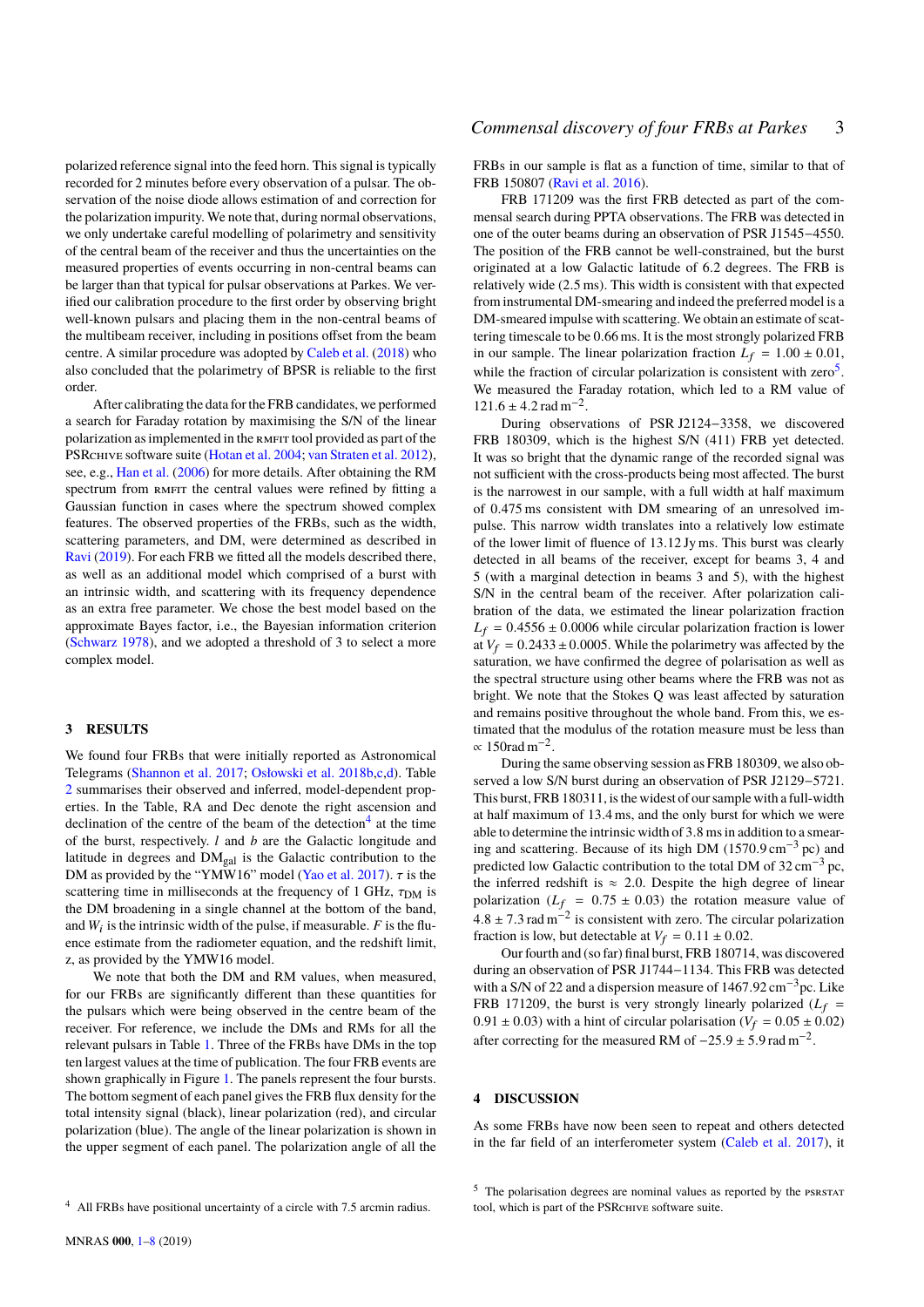# 4 *S. Osłowski et al.*

<span id="page-3-0"></span>**Table 2.** Observed and inferred properties of the FRBs discovered during PPTA observations. All properties below the double line are model-dependent.



<span id="page-3-1"></span>Figure 1. The four sub figures show the polarization position angles (top panels) and polarized pulse profiles (bottom panels, where the black line denotes total intensity, while red and blue show the linear and circular polarization, respectively) for all the four FRBs discovered during PPTA observations. The dashed lines for FRB180309 indicate that caution is needed when interpreting the polarisation.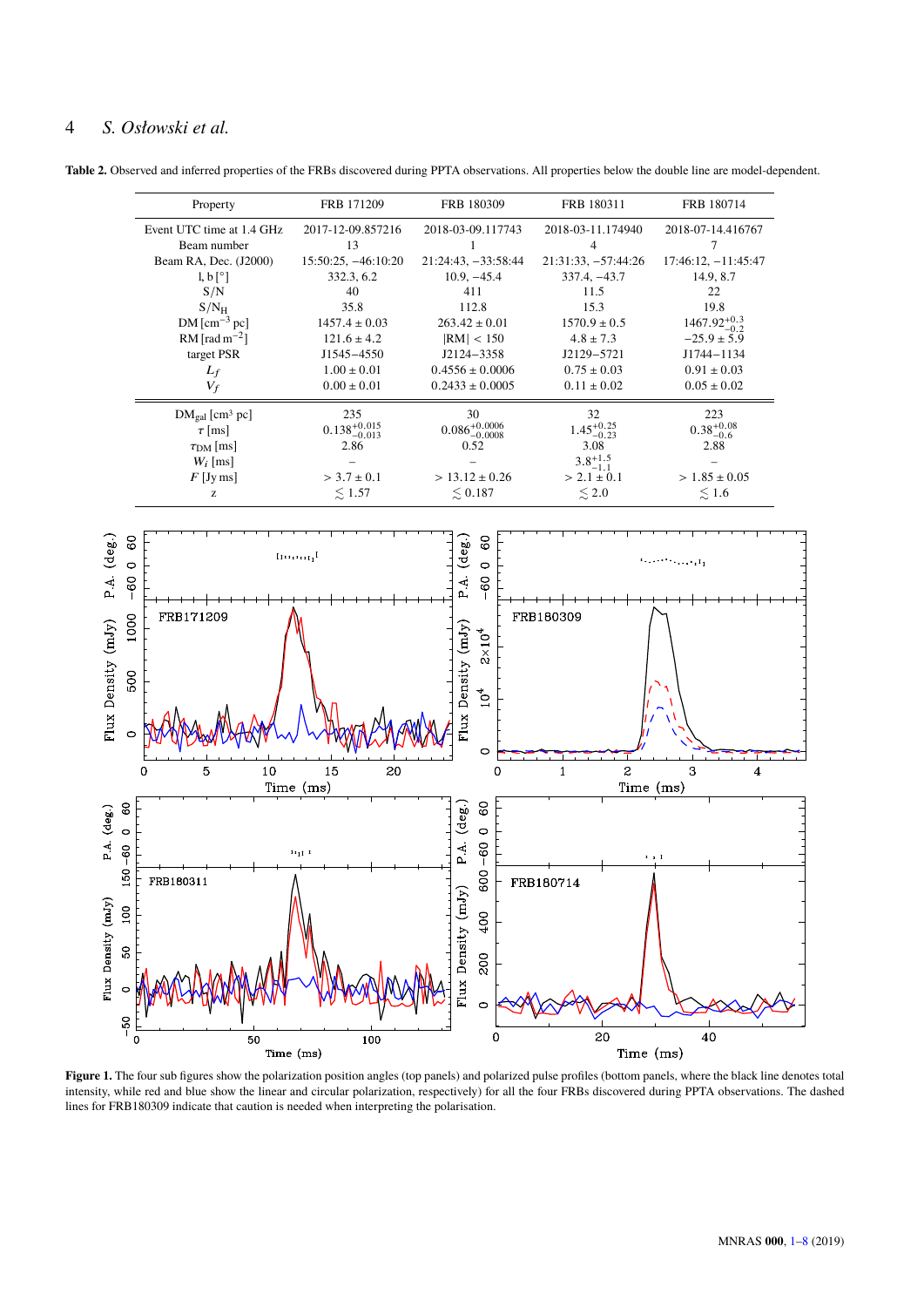is clear that at least most FRBs are celestial sources, while numerous arguments point to them as extragalactic pulses. However, the "perytons" [\(Burke-Spolaor et al.](#page-7-39) [2011\)](#page-7-39) that were linked to a microwave oven on the Parkes Observatory site [\(Petroff et al.](#page-7-40) [2015b\)](#page-7-40) also highlight that terrestrial signals can produce signals that mimic high-dispersion bursts. However, due to their near-field origin, perytons are detected in all receiver beams simultaneously, and due to their non-dispersive nature, their spectra show deviations from dispersive sweeps. For three of the four FRBs described here, the burst was only detected in a single beam. The brightest FRB was detected in 10 beams at high significance, which is expected for a very intense far-field source given that each beam's sensitivity pattern overlaps with adjacent beams; that is, while perytons and other near-field detections appear at roughly equal power in all beams, this source did not. A consistent solution for the position of the burst based on the method of [Ravi et al.](#page-7-37) [\(2016\)](#page-7-37) will be published elsewhere (Aggarwal et al., in prep). Regardless, we have searched for any event that may have occurred on the Parkes site and identified that the pressure in a compressor-system, one of hundreds of monitoring points, had a step-change coincident with the FRB 180309 event within the 10 seconds sampling time of the monitoring system. We have tested various scenarios in which we reproduced the spike in pressure without any impact on the observed transient effects and conclude this is most likely just a coincidence.

#### **4.1 The bright burst (FRB 180309)**

FRB 180309 is the strongest FRB yet detected with the Parkes telescope with the detection S/N of 411. Unfortunately, the event was so bright that it saturated the digitiser system for the multibeam recording, and thus its observed intensity was truncated. As it was discovered in the central beam of the multibeam receiver, we also can study the FRB using the backend instruments that are used to fold the pulsar signal. Here, we present data from CASPSR, which was used to fold and coherently dedisperse the 5 ms pulsar PSR J2124−3358 at which the telescope was pointed. We dedispersed eight seconds of the data which was detected and averaged at the period of the pulsar at the DM of the FRB. The results of this process are presented in Fig. [2,](#page-4-0) with the top panel showing the total flux density pulse profile of the burst, while the bottom panel shows the spectrum of the burst  $\frac{1}{2}$ . The S/N of the burst in these folded data is <sup>46</sup>.2. After taking the integration of eight seconds of data and pulsar period as well as extra smearing due to CASPSRs channelisation being twice as coarse into account, we estimate the intrinsic S/N of the burst must have been at least 2616 if the data had not been averaged over the pulsar's multiple rotations. This implies the fluence is underestimated by a factor of 6.4 or more, yielding an estimated adjusted fluence limit  $F_{\text{adj}} > 83.5 \text{ Jy ms}.$ 

The estimate of adjusted fluence is well above the fluence limit for the FRB searches with Australian Square Kilometre Array Pathfinder (ASKAP) of 26 Jy ms for 1 ms bursts [\(Shannon et al.](#page-7-41) [2018\)](#page-7-41) which discovered more than 20 bursts. The bursts observed by ASKAP have strongly modulated spectra, much more so than the population of FRBs typically detected at Parkes, with FRB 150807 [\(Ravi et al.](#page-7-37) [2016\)](#page-7-37) and FRB 180301 [\(Price et al.](#page-7-42) [2019\)](#page-7-42) being one of a few exceptions among the population of bursts discovered at Parkes. However, note that the modulation of the Parkes-discovered popu-



<span id="page-4-0"></span>**Figure 2.** The detection of FRB 180309 in folded pulsar data. The top panel shows the total intensity profile while the bottom panel shows the spectrum. We note that this spectrum looks very different to the spectrum detected in the BPSR as it was much less saturated.

lation has not been vet studied in detail.<sup>[7](#page-4-2)</sup>. [Macquart et al.](#page-7-43)  $(2019)$ quantified the spectral properties of ASKAP bursts and argued that their modulation is likely to be a propagation effect, further corroborated by lack of such modulation in most Parkes bursts. We find that not only are the spectral properties of FRB  $180309<sup>8</sup>$  $180309<sup>8</sup>$  $180309<sup>8</sup>$  similar to the ASKAP bursts, but so are its other properties: DM, width, and fluence, indicating it is a part of the same population as the bursts discussed in [Shannon et al.](#page-7-41) [\(2018\)](#page-7-41) and [Macquart et al.](#page-7-43) [\(2019\)](#page-7-43).

As the FRB 180309 was detected in channelised data in the 20 cm observing band, we were able to search for evidence in the spectrum that could relate to Hi absorption in the redshift range spanning  $0 \le z \le 0.2$ , neatly matching the predicted redshift for FRB 180309 of  $z \le 0.19$ ). We note that, as described by [Fender](#page-7-44) [& Oosterloo](#page-7-44) [\(2015\)](#page-7-44), we do not expect a detection of Hi absorption towards Parkes-detected FRBs; however, given the unusually high S/N of FRB 180309, we searched for Hi absorption for this burst. A successful detection of the absorption would provide a lower limit on the redshift of the host galaxy. Figure [3](#page-5-0) shows the timeaveraged spectrum of FRB 180309. The black, dashed-line indicates the mean with the dark and light grey regions signifying  $1\sigma$  and  $3\sigma$ deviations respectively. The most prominent (but not statistically significant) "absorption feature" is centred at 1386 MHz and has a frequency FWHM of ∼4 MHz; at an implied redshift of *z* = <sup>0</sup>.025, this corresponds to a velocity width of <sup>870</sup> km/s at FWHM. While astrophysical systems have been found to have similarly high velocity widths (e.g. [Morganti et al.](#page-7-45) [2005\)](#page-7-45), these systems typically have low peak optical depths and are often associated with fast outflows or AGN feedback. Given the broad velocity width and low significance of this feature, we conclude that it is unlikely to be associated with a real absorber along the line of sight. We note that the feature is unlikely to be due to the saturation of the BPSR

<span id="page-4-1"></span><sup>6</sup> We note that this spectrum is consistent with the spectrum of the burst in the non-central beams of the multibeam receiver.

<span id="page-4-2"></span><sup>&</sup>lt;sup>7</sup> We note [Farah et al.](#page-7-46)  $(2018)$  presented highly modulated emission of FRB 170827 detected with the Molonglo Synthesis Telescope.

<span id="page-4-3"></span>We note that the scintillation timescale is consistent with the scintillation seen in the saturated spectrum in the primary beam. The spectrum in the beams with lower S/N of the burst shows scintillation on a different scale which is unlikely to be a propagation effect.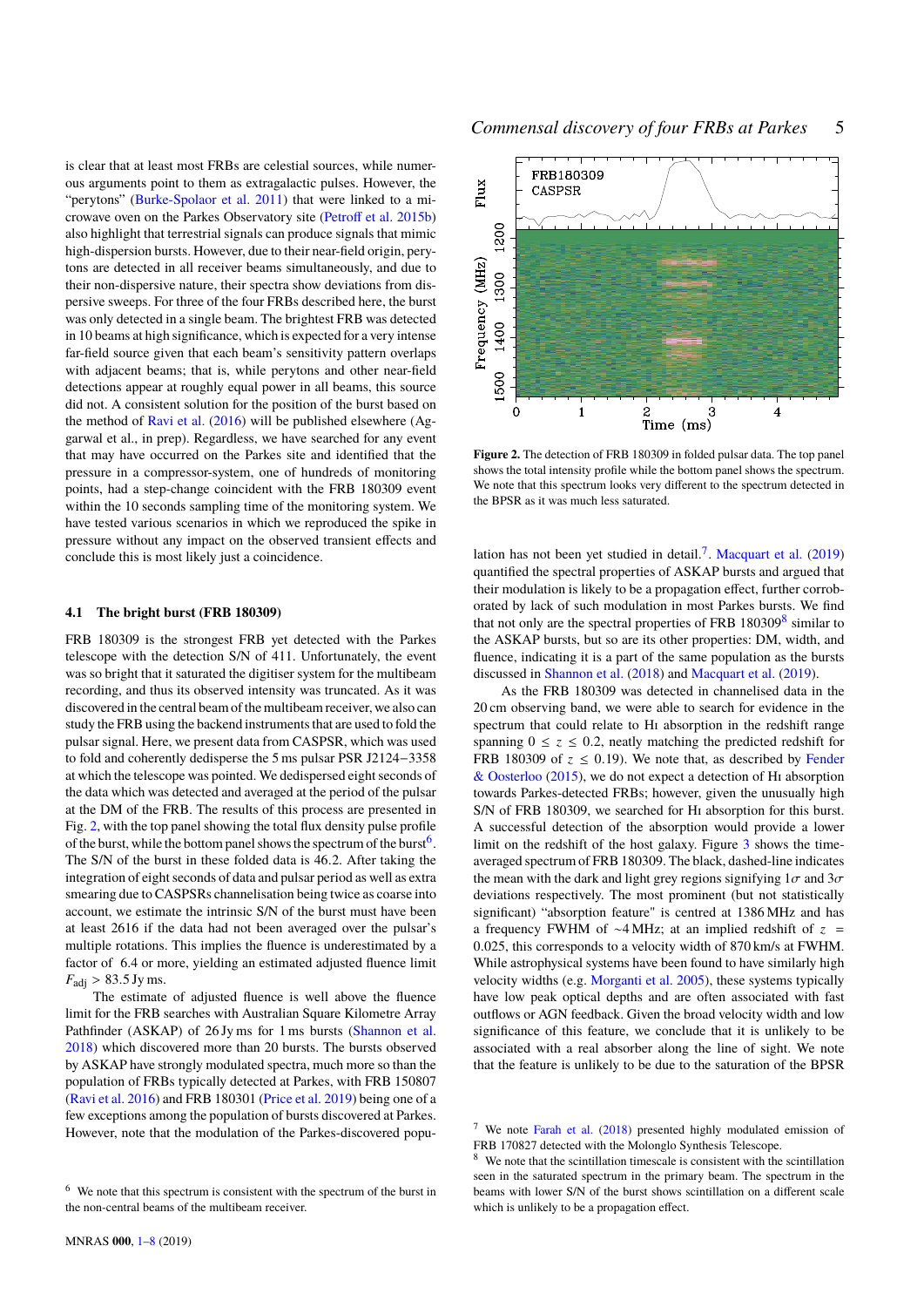

<span id="page-5-0"></span>**Figure 3.** The time-averaged spectrum during FRB 180309 event. The red line is the baseline spectrum of the observed pulsar (PKS J2124−3358), the dark and light grey bounding boxes signify 1- and  $3\sigma$  RMS noise, respectively.

spectrum as it does not coincide with the brightest parts of the spectrum from other beams and CASPSR.

Soon after the detection of this bright burst, we performed follow-up observations using the Australia Telescope Compact Array (ATCA) and the Very Large Array (VLA) interferometers, in addition to imaging of the field with Gemini South telescope. This follow-up, and the potentially related members in the field, will be discussed in a separate publication (Aggarwal et al. in prep).

Data with the ATCA were recorded in both the continuum and zoom modes at centre frequencies of 2100 and 1386 MHz, respectively. The final data sets reached an RMS of  $35 \mu$ Jy/beam in continuum and 12 mJy/beam for the zoom-mode data. The followup with the ATCA has contributed to the considerations of the Hi absorption above, in that we were unable to detect neither a continuum nor a Hi counterpart at the redshift indicated by the spectral feature discussed in the previous paragraph.

The Neil Gehrels Swift Observatory (Swift, [Gehrels et al.](#page-7-47) [2004\)](#page-7-47) was considered for rapid follow-up in the optical, ultraviolet, and at high energy. However, the target was located only 38 deg away from the Sun, thus too close to the Sun to be observed. Observations with Swift would have become possible starting on 2018-02-18, about 11 days after the FRB detection. We refrained from performing such late-time observations, already attempted in several other FRB follow-ups (e.g., [Petroff et al.](#page-7-48) [2015a,](#page-7-48) [2017\)](#page-7-49) which were unsuccessful.

# **4.2 Implications of the FRB polarimetry**

So far, polarization has been measured for only eight FRBs, of which five have measured RMs, two with no measurement, and one with an RM estimate consistent with zero (see overview by [Caleb et al.](#page-7-26) [\(2018\)](#page-7-26) and [Price et al.](#page-7-42) [\(2019\)](#page-7-42) for discussion of unusual polarization of FRB 180301). Of the eight FRBs, three have a very high polarization degree (> <sup>80</sup> per cent), including the first repeating FRB [\(Michilli et al.](#page-7-50) [2018\)](#page-7-50). The latter also has the highest RM measured, with the value changing in time but of the order of  $10^5$  rad m<sup>-2</sup>.

In contrast to majority of non-repeating FRBs, the bursts in our sample are highly polarized, suggesting that strong magnetic fields are involved in their emission mechanism, and show a variety of RMs, which in turn provides insight into strength and structure of magnetic fields in the inter-galactic medium. Measurement of polarization of FRBs is important to help understand the emission mechanism (e.g., [Houde et al.](#page-7-51) [2019;](#page-7-51) [Lu et al.](#page-7-52) [2019\)](#page-7-52). Some of the proposed models, such as those proposed by [Lyubarsky](#page-7-53) [\(2014\)](#page-7-53); [Be-](#page-7-54) [loborodov](#page-7-54) [\(2017\)](#page-7-54); [Ghisellini](#page-7-55) [\(2017\)](#page-7-55); [Waxman](#page-7-56) [\(2017\)](#page-7-56), would need to be adjusted to reproduce the high degrees of polarization observed in a growing number of FRBs.

While we cannot draw definitive conclusions from the polarimetry of just one repeating FRB, it is worth noting that the non-repeating FRBs have different polarization properties to FRB 121102. While all are highly polarized, the RM values are different for all four FRBs, while remaining in range comparable to that of radio pulsars, in contrast to the RM of FRB 121102 which is very large, of the order of  $10^5$  rad m<sup>-2</sup> and appears to evolve in time [\(Michilli et al.](#page-7-50) [2018;](#page-7-50) [Gajjar et al.](#page-7-57) [2018\)](#page-7-57). Whether this implies a different environment or progenitor remains unclear.

# **4.3 Updated FRB event rates**

To date, FRBs discovered at Parkes using the BPSR instrument remain the most uniform sample of FRBs although we do anticipate the Canadian Hydrogen Intensity Mapping Experiment (CHIME) to discover soon a much larger number of FRBs based on their detection rates from early observations [\(CHIME/FRB Collaboration](#page-7-58) [et al.](#page-7-58) [2019a\)](#page-7-58). Having a uniform sample of FRBs is important to finally resolve the outstanding issue of Galactic latitude dependence of FRB rates. The rates can also provide insight into the nature of the progenitors [\(Nicholl et al.](#page-7-59) [2017;](#page-7-59) [Cao et al.](#page-7-60) [2018\)](#page-7-60).

Discussion of the Galactic latitude dependence dates back to some of the first work on FRBs. The discovery of four FRBs at high Galactic latitudes by [Thornton et al.](#page-7-61) [\(2013\)](#page-7-61) radically increased the number of known FRBs. Soon after, [Petroff et al.](#page-7-7) [\(2014\)](#page-7-7) searched medium-latitude data from the High Time Resolution Universe Pulsar Survey, which was at lower latitudes and concluded that FRBs are found preferentially at the higher latitudes, providing further support for their extragalactic origin. [Burke-Spolaor & Bannister](#page-7-8) [\(2014\)](#page-7-8) arrived at a similar conclusion by searching archival data from Parkes surveys. [Macquart & Johnston](#page-7-62) [\(2015\)](#page-7-62) suggested this may be due to scintillation boosting the detection rate at higher latitudes.

Recently, [Bhandari et al.](#page-7-6) [\(2018\)](#page-7-6) revisited this issue while presenting results from a large amount of time on the sky at the Parkes telescope. The authors found that the discrepancy in rates at different latitudes persisted with the newly released data but has been reduced to lower significance. Here, we repeat their analysis but add 633 more hours of observations and 4 more bursts, which represents an increase of only 8 per cent of time on the sky but our relatively high rate corresponds to increasing the number of bursts considered by 21 per cent.

Given that our detection pipeline is nearly identical to that of the SUPERB project, we assume we can directly combine our results with those presented in [Bhandari et al.](#page-7-6) [\(2018\)](#page-7-6). Furthermore, two of our FRBs, FRB 171209 and FRB 180714, were discovered at low Galactic latitudes. Table [3,](#page-6-1) similar to Table 5 of [Bhandari et al.](#page-7-6) [\(2018\)](#page-7-6), shows the total amount of time and FRBs per latitude bin, as well as the inferred FRB rates above the limiting fluence of 2 Jy ms. The combined rates are consistent with the previous estimates of the aforementioned authors.

## **4.4 Limit on the presence of repeating FRBs**

The non-observation of repeating FRBs in PPTA observations allows limits to be set on their volumetric density [\(James](#page-7-63) [2019\)](#page-7-63). Here, we consider limits only on repeating FRBs with properties similar to the most-studied repeater, FRB 121102: a power-law distribution of burst indices, with rate  $R_0 = 7.4 \text{ day}^{-1}$  above an energy of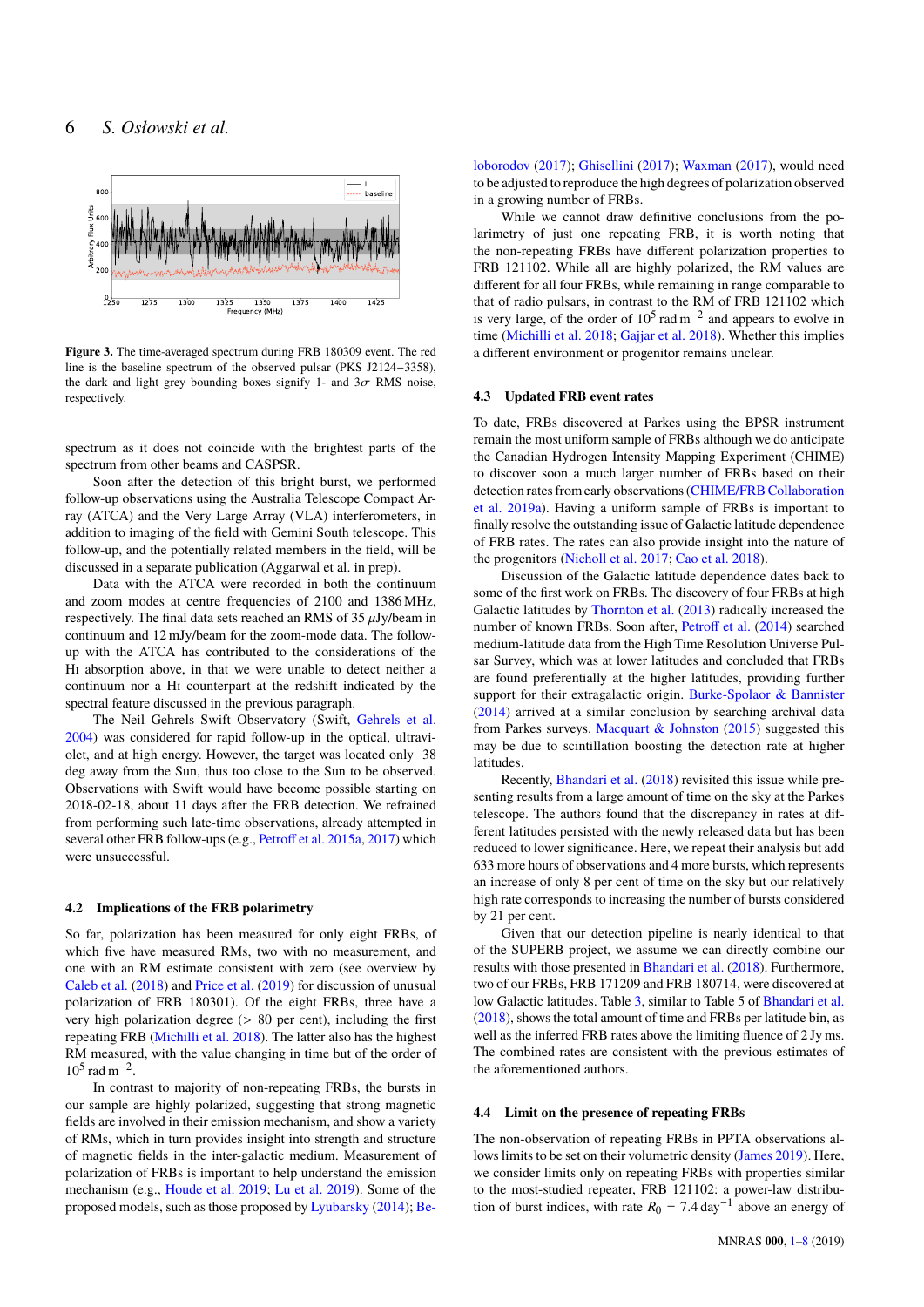<span id="page-6-1"></span>Table 3. Time on sky in the three latitude bins for our survey as well as the results from [Bhandari et al.](#page-7-6) [\(2018\)](#page-7-6). The FRB sky rates for respective latitude bins are quoted with 95% confidence.

| Galactic latitude<br> b <br>$(\text{deg})$                  | Previous<br>searches<br>(hrs) | <b>PPTA</b><br>time<br>(hrs) | Total<br>time<br>(hrs) | $N_{\rm FRRs}$<br>(hrs) | $R_{\rm FRR}$<br>$FRBs$ sky <sup>-1</sup> day <sup>-1</sup>      |
|-------------------------------------------------------------|-------------------------------|------------------------------|------------------------|-------------------------|------------------------------------------------------------------|
| $ b  \le 19.5^{\circ}$<br>$19.5^{\circ} <  b  < 42^{\circ}$ | 3024<br>2245                  | 281<br>197                   | 3305<br>2442           | 6<br>6                  | $3.3^{+4}_{-1.9} \times 10^3$<br>$4.4_{-2.5}^{+4.4} \times 10^3$ |
| $42^{\circ} \le  b  \le 90^{\circ}$                         | 2088                          | 155                          | 2243                   | 11                      | $8.9_{-3.4}^{+5.4} \times 10^3$                                  |



<span id="page-6-2"></span>**Figure 4.** Limits at 95% confidence level on the presence of repeating FRBs from the PPTA observations. Blue, solid line: solid angle  $\Omega_{\text{lim}}(z)$  over which the presence of any FRBs with properties similar to FRB 121102 can be excluded within redshift  $z$ . Red, dashed line: differential volume at redshift z within which the presence of such an FRB can be excluded.

 $E_0 = 1.7 \cdot 10^{38}$  erg, and rate decreasing with energy to the power of  $γ = -0.9.$ 

The FRB detection threshold to a nominal 1 ms burst is 0.5 Jy ms. To model the effects of the beamshape, we use the simulation of K. Bannister, as per [Ravi et al.](#page-7-37) [\(2016\)](#page-7-37). Since the rotation angle of the multibeam receiver about the pointing position was kept fixed during PPTA observations, we calculate the mean value of beam sensitivity pattern *B* −γ for each offset angle, which gives the relative reduction in observed rate to the burst energy distribution with power-law index  $\gamma$ .

For the observations reported here, each of 24 targets was observed for an average of 26 hr, with 61.5 hr on J0437-4715. Following [James](#page-7-63) [\(2019\)](#page-7-63), the time-on-target and solid-angle sensitivity of the beamshape are combined to produce a limiting solid angle,  $\Omega_{\text{lim}}(z)$ . This gives the solid angle over which the presence of a repeating FRB closer than redshift *z* with the above properties can be excluded at 95% confidence. This is shown in Figure [4](#page-6-2) (blue solid line). Converting this to a differential volume — Figure [4,](#page-6-2) red dotted line — and integrating produces a limiting volume *V*lim within which the presence of such an FRB can be excluded. In this case,  $V_{\text{lim}} = 5 \cdot 10^5 \text{ Mpc}^3$ .

This value is much less than the ASKAP/CRAFT lat50 result of  $8.4 \cdot 10^6$  Mpc<sup>3</sup> for this scenario [\(James](#page-7-63) [2019\)](#page-7-63). The order-of-<br>magnitude sensitivity increase of the Parkes observations is largely magnitude sensitivity increase of the Parkes observations is largely offset by the reduction in total observing time per pointing comparing to the lat50 survey, while ASKAP's wider field of view produces a much stronger limit. Continued observations of the same fields however will allow Parkes to probe higher redshift values than ASKAP. Limits from much longer FRB surveys with Parkes — e.g. SUPERB and HTRU — may not be as strong as these PPTA limits, due to observation time being spread over many pointings.

## <span id="page-6-0"></span>**5 OUTLOOK**

The FRB discoveries reported here demonstrate the value of commensal observing projects. However, the Parkes receiver suite was recently upgraded and an ultra-wide-bandwidth (UWL) receiver is commissioned (Hobbs et al., in prep.). The PPTA team will be solely using that new, single-pixel receiver for the majority of future observations.

The backend instrumentation is also being upgraded and will allow commensal high time- and frequency-resolution observing modes along with automatic transient identification. There are advantages and disadvantages for FRB searches with the new receiver. Any FRB detected will be observed over a frequency band between 700 MHz and 4 GHz enabling detailed studies of the spectral index and scintillation properties of any such burst. With a high-frequency resolution mode, it may also be possible to study HI absorption in the direction of the FRB event in detail. However, having just a single beam has disadvantages. It will be harder to distinguish RFI from astronomical events and any given burst is more likely to be detected in the low frequency part of the band where the beam is wider implying that any wide-band studies will need to account both for the spectral properties of the FRB, the receiver and the likelihood that the FRB position is offset from the centre of the beam. The event rate will also be lower. The beam width in the low part of the band is twice that of the central beam of the multibeam and assuming the amount of time per semester with this receiver will be twice as large as it was with the multibeam. However, given we only will have one beam instead of 13, and ignoring complications due to spectral properties of FRBs, we can expect about 2 FRB events per semester. We assumed values of a typical observing semester in which we obtain 500 hours of telescope time and that real-time commensal searching is possible with UWL. We note the impact of having only a single beam available for confirming astrophysical origin of any burst is difficult to incorporate in any such estimation.

With new FRBs likely detected with the UWL receiver at Parkes, more with the multibeam observations as part of the Breakthrough Listen [\(Price et al.](#page-7-42) [2019\)](#page-7-42) and SUPERB observations, and further searches through archival Parkes data (e.g., [Zhang et al.](#page-7-64) [2019\)](#page-7-64), we expect that the Parkes telescope will continue to increase the known population of FRBs albeit with limited localisation potential.